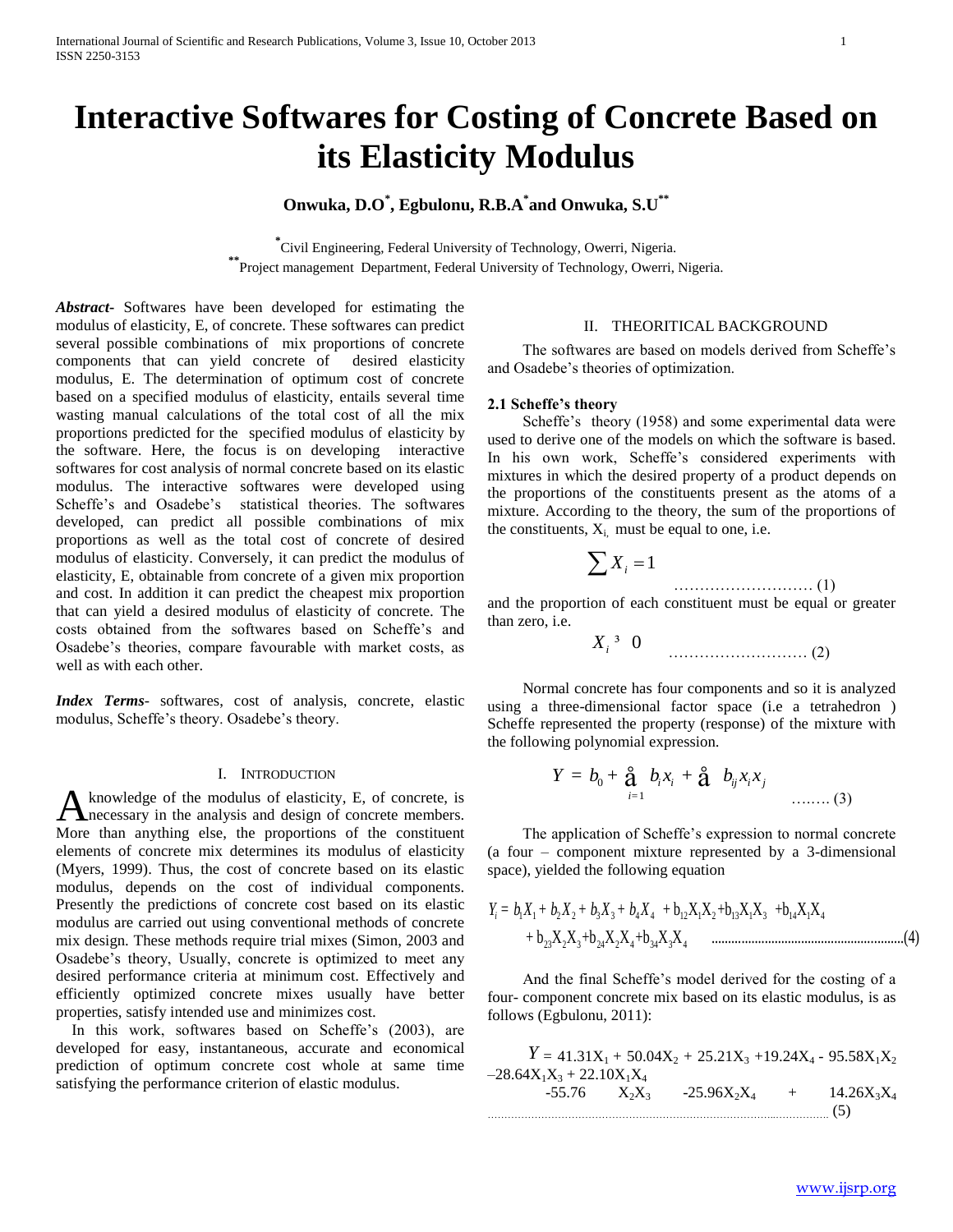In order to satisfy the condition given by  $Eqn(1)$ , actual concrete mixes such as 1:2:4 and 1:3:6 must be transformed using  $Eqn(6)$ .

[Z] = [A][X] ………..…….…(6)

where,……..

 $[Z]$  = matrix of actual component proportion..  $[A]$  = matrix of arbitrary mix proportions.  $[X]$  = matrix of pseudo component proportions

#### **2.2 OSADEBE'S THEORY**

 Osadebe"s theory is the second theory used in deriving the second model on which the second software is based. On his own, Osadebe(2003) represented the response (property of interest( with a continuous function, F(z), which is differentiated with respect to its predictors,  $Z_i$ . Taylor series was used to develop the model (mathematical equation). The response function, Y(z), which depends on the proportion of the constituents of the mixture components and not on the quantities,

is continuous and differentiable with respect to its predictors, 
$$
Z_i
$$
.  
\n
$$
F_{(z)} = \mathbf{\hat{a}} \ F^m (Z^{(0)})^* \ (Z_i - Z^{(0)}) / m!
$$
\n
$$
\dots
$$
\n(7)

where

 $Z_i$  is the ratio of the actual proportions of components to the total quantity of concrete, S.

m is the degree of the response function

# 0£  $mE \ncong$

Using Taylors series, the response function,  $F_{(z)}$  was expanded up to the second order in the neighbourhood of a chosen point  $Z^{(0)} = Z_1^{(0)}$ ,  $Z_2^{(0)}$ ,  $Z_3^{(0)}$  and  $Z_4^{(0)}$  to obtain  $Eqn(8)$  $F(z)$ 

$$
F_0(Z^{(0)})^*(Z_1 - Z^{(0)})/0! \underset{+}{\text{a}} \quad F'(Z_i - Z^{(0)})/1! \underset{+}{\text{a}} \quad F'(Z_i - Z^{(0)})/1! \underset{+}{\text{a}} \quad F'(Z^{(0)})^*(Z_i - Z^{(0)})^2/2! \tag{8}
$$
\n
$$
\underset{\text{where}}{\text{where}} \quad \qquad (8)
$$

 The function,  $F(z)$  was used in deriving the following model for the determination of the modulus of elasticity, E, of concrete which is a four- component mixture.

where

**Y** =  $5351667.6400$   $\mathbb{Z}_1$  + 888151.9143  $\mathbb{Z}_2$  + 1835.219102 $\mathbb{Z}_3$  +2392.479301 $\mathbb{Z}_4$  **-**10609392.05**Z1Z2 –-** 5791804.077 **Z1Z3 -**5620199.635**Z1Z<sup>4</sup> -** 699734.4294 **Z2Z3** - 786415.528 **Z2Z4 +**12085.08274 **Z3Z4** ……………………………..… **(9)**

Its derivation is contained elsewhere (Egbulonu, 2011).

# **2.3 Cost Analysis**

The functional portion,  $Z_i$ , determined from the model for elastic modulus i.e. Eqn(9), are used in estimating the total costs of concrete mixes.

For  $1 \text{ m}^3$  concrete, the following condition must be satisfied

*Z*1 + *Z*2 + *Z*3 + *Z*4 ,= 1 ………………………………………………………………………….….…(10) In a compact form, Eqn(10) becomes 4 1 *i* = = 1 ………………………………………………………………………………………….... (11) *i Z* å But,  $1m<sup>3</sup>$  of concrete weighs 2400kg. Therefore, 4 1 *i* = = 2400Kg ………………………………………………………………………….… (12) *i Z* å And so, the quantity of constituents are calculated as follows: **Quantity of water**  $=$ 1 \*2400 *Z i* å *<sup>Z</sup>* \* …………………………………………………………..….(13)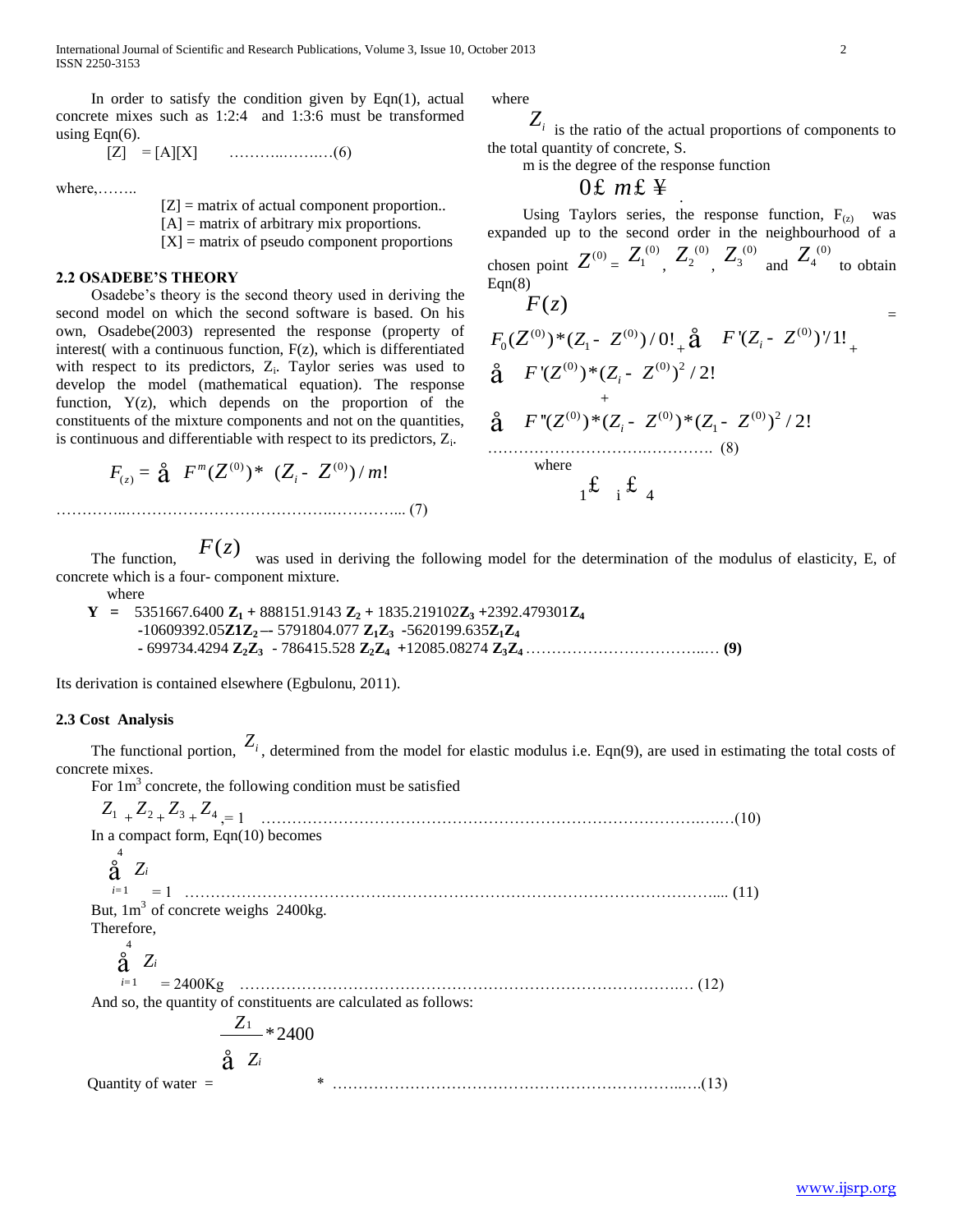Quantity of cement =

\n
$$
\frac{Z_2}{2} \times 2400
$$
\nQuantity of sand =

\n
$$
\frac{Z_3}{2} \times 2400
$$
\nQuantity of sand =

\n
$$
\frac{Z_4}{2} \times 2400
$$
\nQuantity of crude rock =

\n
$$
\frac{Z_5}{2} \times 2400
$$
\nQuantity of cracked rock =

\n
$$
\frac{Z_1}{2} \times 2400
$$
\nNumber =

\n
$$
Z_1, Z_2, Z_3, Z_4, Z_4
$$
\nwhere X<sub>1</sub>, Z<sub>2</sub>, Z<sub>3</sub>, and Z<sub>4</sub> are the proportions of water, cement, sand and crushed rock respectively. Assuming w, c, k, and p are the unit costs (i.e. cost per Kilogram), then the cost of each concrete constituent is as follows:

\n
$$
\frac{Z_1}{2} \times 2400 \times w
$$
\nCost of water =

\n
$$
\frac{Z_2}{2} \times 2400 \times c
$$
\nCost of cement =

\n
$$
\frac{Z_3}{2} \times 2400 \times c
$$
\nCost of sand =

\n
$$
\frac{Z_1}{2} \times 2400 \times p
$$
\nCost of crashed rock =

\n
$$
\frac{Z_1}{2} \times 2400 \times p
$$
\nCost of crushed rock =

\n
$$
\frac{Z_1}{2} \times 2400 \times p
$$
\nCost of crushed rock =

\n
$$
\frac{Z_2}{2} \times 2400 \times w
$$
\nCost of crushed rock =

\n
$$
\frac{Z_3}{2} \times 2400 \times w
$$
\nCost of c. (19)

 In oder to obtain the cost of each concrete mix, the costs of all concrete components are summed. The total cost of concrete  $=$  (Cost of water + Cost of cement + Cost of sand + Cost of crushed rock)

$$
\frac{2400}{\overset{4}{\mathbf{a}}} (Z_1 + Z_2 + Z_3 + Z_4)
$$
\n
$$
= \overset{2400}{\underset{i=1}{\mathbf{a}}} Z \qquad \qquad \dots \qquad \dots \qquad (21)
$$

#### III. COMPUTER SOFTWARES

 Two softwares are developed, one from each of the Scheffe's and Osadebe's models for elastic modulus and cost function. The first software (given in Appendix A) was developed from Scheffe's model (i.e Eqn(5)) and the cost function (i.e Eqn(21)) while the second software was based on Osadebe"s model (i.e Eqn(9)) and the cost function (i.e Eqn(21)). Each software has two parts, the first part which can predict the modulus of elasticity, E, when the mix properties are specified, and the second part which can predict the mix proportions, given the modulus of elasticity of concrete.

 The softwares are writhen in **Q-Basic** language. The mix proportions obtained from the software based on Scheffe"s and Osadebe"s models based on specified modulus of elasticity, E, of 30Nmm<sup>2</sup> , are given in Tables 1 and 2.

## IV. RESULTS AND ANALYSIS

## **4.1 Sscheffe- based estimate for modulus of elasticity**

 The computer results for optimization and estimation of cost using Scheffe"s theory when modulus of elasticity of 30N/mm<sup>2</sup> is fed into the computer, are presented in Table 1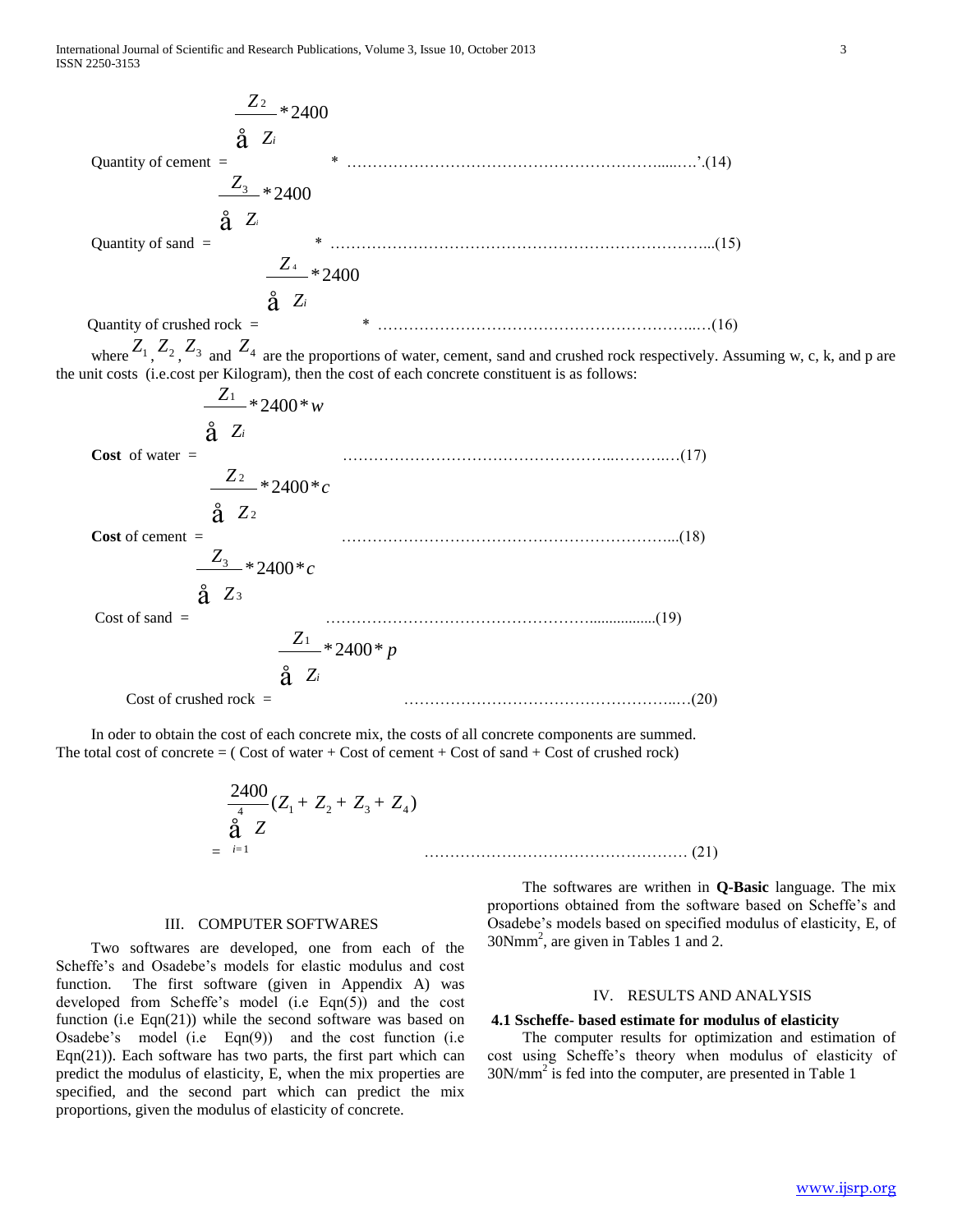| S/N            | Cost(N)  | $X_1$ | $X_2$ | $X_3$ | $X_4$ | $\mathbf{v}$ | $Z_1$ | $Z_2$ | $Z_3$ | $Z_4$ |
|----------------|----------|-------|-------|-------|-------|--------------|-------|-------|-------|-------|
|                | 19819.18 | 0.80  | 0.06  | 0.04  | 0.28  | 30.00        | 0.58  | 1.00  | 2.20  | 3.48  |
| 2              | 19488.64 | 0.30  | 0.01  | 0.15  | 0.54  | 30.00        | 0.60  | 1.00  | 2.24  | 3.78  |
| 3              | 19846.22 | 0.32  | 0.00  | 0.26  | 0.42  | 30.00        | 0.59  | 1.00  | 2.10  | 3.62  |
| $\overline{4}$ | 20150.31 | 0.37  | 0.03  | 0.21  | 0.39  | 30.00        | 0.58  | 1.00  | 2.02  | 3.44  |
|                | 20710.05 | 0.44  | 0.05  | 0.21  | 0.31  | 30.00        | 0.57  | 1.00  | 1.87  | 3.16  |
| 6              | 21042.8  | 0.50  | 0.14  | 0.03  | 0.33  | 30.00        | 0.56  | 1.00  | 1.83  | 2.94  |
|                | 21802.87 | 0.57  | 0.10  | 0.12  | 0.21  | 30.00        | 0.55  | 1.00  | 1.64  | 2.69  |
| 8              | 22728.99 | 0.64  | 0.03  | 0.26  | 0.07  | 30.00        | 0.54  | 1.00  | 1.43  | 2.44  |
| 9              | 22699.82 | 0.66  | 0.14  | 0.05  | 0.15  | 30.00        | 0.53  | 1.00  | 1.49  | 2.36  |

**Table 1:Output of Scheffe-based cost and mix ratios corresponding to an input of elastic modulus of 30N/mm<sup>2</sup>**

 $Cost_{\text{min}} = 19488.64$  COUNT= 2... Z1:Z2:Z3:Z4= 0.60: 1.00: 2.24:32.78

where  $Z_1$ ,  $Z_2$ ,  $Z_3$  and  $Z_4$  are the real proportions of water, cement, sand and crushed rock respectively.

And  $X_1$ ,  $X_2$ ,  $X_3$  and  $X_4$  are the pseudo proportions of water, cement, sand and crushed rock respectively.

 From the Table 1, the real mix ratio, 0.54:1.00:1.43:2.44 yielded a concrete with a maximum cost of  $\frac{122,728.99}{1000}$  while the real mix ratio, 0.60:1.00:2.24:3.78 gave a concrete with minimum cost of N<sub>19</sub>,488.64. Thus, the use of real mix ratio of 0.60:1.00:2.24:3.78, will result into a saving cost of  $\mathbb{H}3,240.35$ (16.62%) over the use of the mix ratio, 0.54:1.00:1.43:2.44.

#### **4.2 Osadebe- based Cost Estimates for modulus of elasticity.**

 The computer results for optimization and cost estimates using Osadebe"s theory when a modulus of elasticity of 30N/sq m is fed into the computer are presented thus.

#### **Table 2: Output of Osadebe-based cost estimates and mix ratios corresponding to input of elastic modulus of 30N/Sq.mm**

| S/N | (N)<br>Cost | Δi   | ∠∩           | LЗ   | –<br>$\overline{ }$ |       | ມ    | D.   | D.   | $\mathbf{D}$ |
|-----|-------------|------|--------------|------|---------------------|-------|------|------|------|--------------|
|     | 18665.29    | 0.10 | 0.12<br>V.IZ | 0.21 | 0.53                | 30.00 | 0.63 | 00.1 | 2.47 | 4.53         |
| ∸   | 22421.78    | 0.10 | 0.18         | 0.31 | 0.41                | 30.00 | 0.53 | 00.1 | 1.67 | 2.24         |
| ◡   | 23722.58    | 0.10 | 0.20         | 0.28 | 0.42                | 30.00 | 0.51 | 1.00 | 1.36 | 2.05         |

where  $S_1$ ,  $S_2$ ,  $S_3$  and  $S_4$  are real proportions of water, cement, sand and crushed rock respectively.

and  $Z_1$ ,  $Z_2$ ,  $Z_3$  and  $Z_4$  are the fractional proportions of water, cement, sand and crushed rock respectively.

 From the Table 2, the real mix ratio, 0.51:1.0:1.36:2.05 gave a concrete with a maximum cost of  $\text{N}23,772.58$  while the real mix ratio 0.63:1.0:2.47:4.53 gave a concrete which has the least cost of ₦18,665.29. Thus, the use of real mix ratio, will result into a saving of ₦5,057.29 (i.e 27.09%) over the use of the mix ratio, 0.51: 1.0:1.36:2.05.

#### **Comparison of Cost estimates**

 A comparison of cost estimates given in Tables 1 and 2 shows that for the elastic modulus of  $30N/mm^2$ , the maximum percentage difference between the least cost predicted by the software based on Scheffe"s model and least cost predicted by the software based on Osadebe model, is 4.44% percent. Since the percentage difference is insignificant, any of the two softwares can be used in obtaining accurately the cost estimates of concrete based on its elastic modulus.

#### V. CONCLUSION

 These softwares developed can predict several mix ratios that can yield concrete of desired elastic modulus, as well as the total cost of each concrete mix ratio. And the use of the softwares in the design and costing of concrete based on its elastic modulus, is simple and inexpensive, All that is required is the inputation of the desired elastic modulus and the unit prices of water , cement, sand and coarse aggregate.

#### **REFERENCES**

- [1] Aggarwal, M.I., (2002). "Mixture Experiments". Design Workshop lecture notes, University of Delhi, Delhi, India. Pp.77-89
- [2] BS 1881, Part 118(1983), "Method of determination of Static modulus of elasticity in compression". BSI- London.
- [3] Egbulonu, R.B. A..(2011) "Optimization models for Predicting the Modulus of Elasticity and Flexural Strength of Concrete". Unpublished asters Degree Thesis. Department of Civil Engineering, Federal University of Technology, Owerri Nigeria.
- [4] Malaikah, A., (2004). "Predicting Modulus of Elasticity". 20th International conference on Concrete Engineering and Technology, college of civil Engineering, King Saudi University, Riyadh. [5] Osadebe, N.N., 2003, " Generalized Mathematical Modeling of
- Compressive Strength of Normal Concrete as a Multi-Variant function of the properties of its Constituent Components". A paper delivered at the College of Engineering. University
- of Nigeria, Nsukka. [6] Sanders, P., (2007) "Basic Approaches to Optimization Problems". College of Information Sciences and Technology, Pennsylvanian state University. Available from <http//www.google.com./search>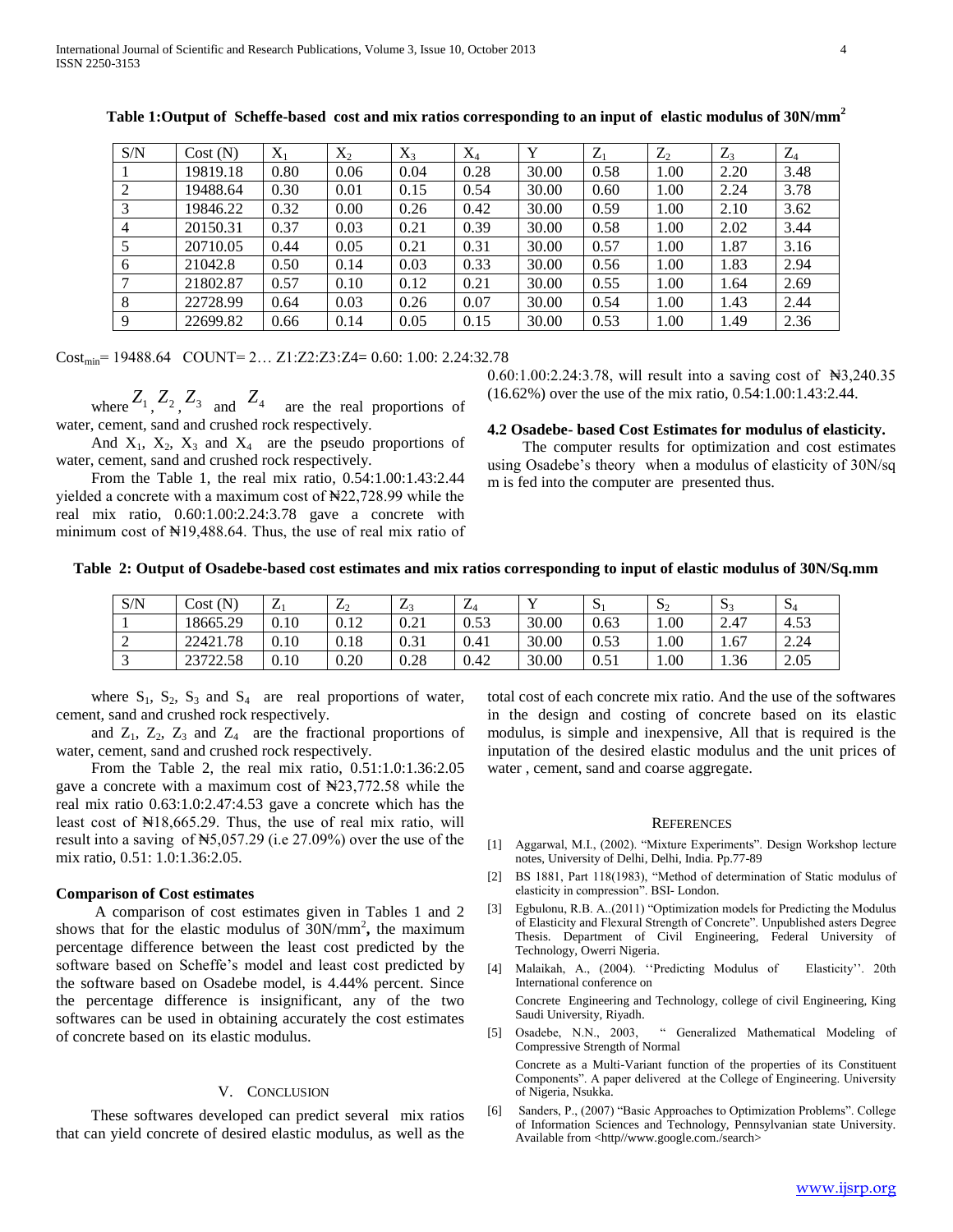International Journal of Scientific and Research Publications, Volume 3, Issue 10, October 2013 5 ISSN 2250-3153

- [7] Scheffe, H., (1958). " Experiments with mixtures". Royal Statistics Society, series B, vol.20, pp.344-360.
- [8] Simon, M. J.,(2003). "Concrete mixture optimization using statistical methods".TTHRC, FHWA publication on FHWA-RD 03-060. Mc lean pub. VA, USA.

**AUTHORS** 

**First Author** – Onwuka, D.O, Civil Enineering, Federal University of Technology, Owerri, Nigeria. **Second Author** – Egbulonu, R.B.A, Civil Enineering, Federal University of Technology, Owerri, Nigeria. **Third Author** – Onwuka, S.U, Project management Department, Federal University of Technology, Owerri, Nigeria.

#### **APPENDIX A : MODULUS COST ESTIMATES BY SCHEFFE'S**

CLS REM \*\*\*\*APPENDIX E\*\*\*\*13/12/09 REM COST ANALYSIS AND MODULUS OF ELASTICITY:31/08/08 REM THIS WAS WRITTEN BY BEN EGBULONU REM CIVIL ENGINEERING DEPARTMENT, FUTO REM THIS IS FOR ANALYSIS OF COST OF MATRIALS AND ALL POSSIBLE MIXES WHEN REM MODULUS OF ELASTICITY IS GIVEN AND MINIMUM COST/MIX and ALL COSTS RQD\*\* REM A Q-BASIC PROGRAMM THAT OPTIMISES CONCRETE MIX PROPORTIONS REM VARIABLES USED ARE REM X1,X2,X3,X4,Z1,Z2,Z3,Z4,Ymax,Yout,Yin REM COST OF MATRIALS PER  $kg^{***}C$ (cement)=32;K(sand)=3.2;P(agg)=6,w(water=1.2) **PRINT "ENTER C=;K=;P=;w="; C; K; P; w;**  INPUT C, K, P, w REM TO DEFINE WHAT IS GIVEN AND WHAT REQUIRED TO DETERMINE. REM WHEN MIX IS GIVEN G=1 0R G=2 IF E IS GIVEN PRINT "DEFINE WHAT IS GIVEN AS G="; G; INPUT G IF  $G = 1$  THEN ELSE GOTO 5 REM MIX GIVEN AS Z1,Z2,Z3,Z4. PRINT "ENTER VALUE OF W/C=Z1"; Z1 INPUT Z1 PRINT "ENTER VALUE OF CEMENT=Z1"; Z2 INPUT Z2 PRINT "ENTER VALUE OF SAND=Z3"; Z3 INPUT Z3 PRINT "ENTER VALUE OF CRUSH ROCK =Z4"; Z4 INPUT Z4 LET  $X1 = 40 * Z1 - 16 * Z2 + 0 * Z3 - 2 * Z4$ LET  $X2 = -60 * Z1 + 26 * Z2 + 1 * Z3 + 2 * Z4$ LET  $X3 = -20 * Z1 + 9 * Z2 - 2 * Z3 + 2 * Z4$ LET  $X4 = 40 * Z1 = -18 * Z2 + 1 * Z3 - 2 * Z4$ LET MOE =  $41.31 * X1 + 50.04 * X2 + 25.21 * X3 + 19.24 * X4 - 95.58 *$  $X1 * X2 - 28.64 * X1 * X3 + 22.1 * X1 * X4 - 55.76 * X2 * X3 - 25.96$  $*$  X2  $*$  X4 + 14.26  $*$  X3  $*$  X4 REM PRINT VALUE MOR PRINT "VALUE OF MOE="; MOE; "X1"; X1, "X2"; X2; "X3"; X3; "X4"; X4; GOTO 7  $5$  LET COUNT = 0 CLS GOSUB 10 PRINT "Tmin=";Tmin;"COUNT=";COUNT;"Z1:Z2:Z3:Z4"; USING "###.##"; Z1;Z2;Z3;Z4 7 END REM END OF MAIN PROGRAMM 10 REM PROCEDURE BEGINS LET  $Y$ max = 0 LET  $Tmin = 100000$ PRINT PRINT REM A COMPUTER MODEL FOR COMPUTING CONCRETE MIX PROPORTIONS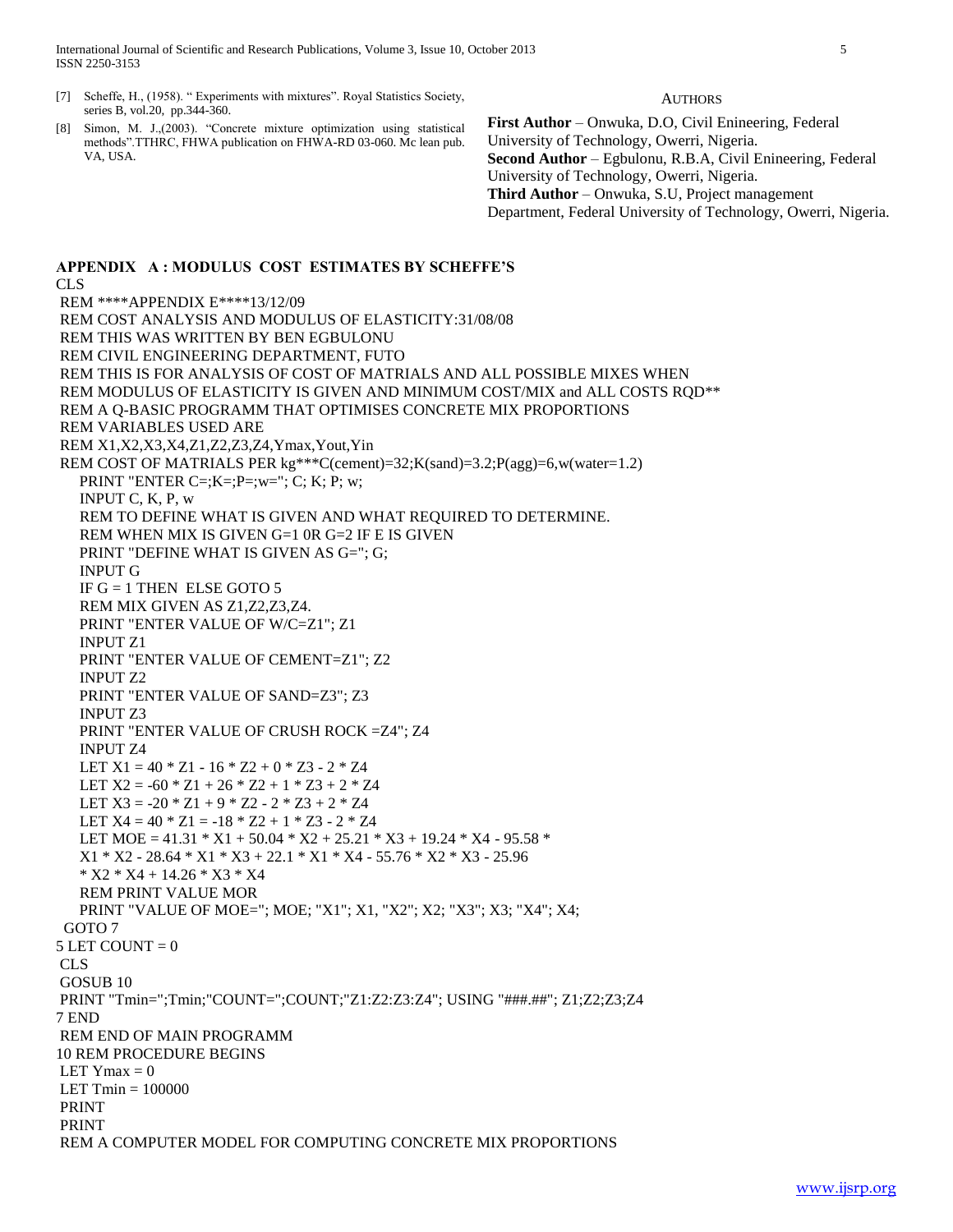International Journal of Scientific and Research Publications, Volume 3, Issue 10, October 2013 6 ISSN 2250-3153 PRINT "CORRESPONDING TO A REQUIRED MOE" PRINT INPUT "ENTER DESIRED MOE"; Yin GOSUB 70 FOR  $X1 = 0$  TO 1 STEP .01 FOR X2 = O TO 1 - X1 STEP .01 FOR X3 = O TO 1 - X1 - X2 STEP .01 LET  $X4 = 1 - X1 - X2 - X3$ LET Yout =  $41.31 * X1 + 50.04 * X2 + 25.21 * X3 + 19.24 * X4 - 95.58 * X1$  $*$  X2 - 28.64  $*$  X1  $*$  X3 + 22.1  $*$  X1  $*$  X4 - 55.76  $*$  X2  $*$  X3 - 25.96  $*$  X2  $*$  X4 + 14.26 \* X3 \* X4 GOSUB 80 IF  $(ABS(Yin - Youth) \le .001)$  THEN 20 ELSE 30  $20$  LET COUNT = COUNT + 1 GOSUB 90 30 NEXT X3 NEXT X2 NEXT X1 PRINT IF (COUNT > 0) THEN GOTO 40 ELSE GOTO 50 40 PRINT "THE MAXIMUM MOR PREDICTABLE" PRINT "BY THIS MODEL IS"; Ymax; "N/sq.mm" SLEEP (2) GOTO 60 50 PRINT "SORRY! DESIRED MOE OUT OF RANGE OF MODEL" SLEEP 2 60 RETURN 70 REM PROCEDURE PRINT HEADING REM PRINT "COUNT X1 X2 X3 X4 Y Z1 Z2 Z3 Z4" REM RETURN 80 REM PROCEDURE CHECK MAX IF Ymax < Yout THEN Ymax = Yout ELSE Ymax = Ymax RETURN 90 REM PROCEDURE OUT RESULTS LET  $Z1 = .5 * X1 + .55 * X2 + .6 * X3 + .65 * X4$ LET  $Z2 = X1 + X2 + X3 + X4$ LET  $Z3 = 1 * X1 + 2 * X2 + 2 * X3 + 3 * X4$ LET Z4 =  $1.5 * X1 + 3 * X2 + 4 * X3 + 5 * X4$ LET ZSUM =  $Z1 + Z2 + Z3 + Z4$ LET Tcost =  $(2600 / ZSUM)*$  (W  $*$  Z1 +C  $*$  Z2 + K  $*$  Z3 + P  $*$  Z4) IF Tmin > Tcost THEN Tmin = Tcost ELSE Tmin = Tmin PRINT TAB(1); COUNT; Tcost; USING "###.##"; X1; X2; X3; X4; Yout; Z1; Z2; Z3; Z4 RETURN

# **APPENDIX B: MODULUS COST ESTIMATES BY OSADEBE'S**

# CLS

REM FOR APPENDIX G\*\* 13/12/09 REM \*\* MAXIMUM\*\* RUN TIME =60sec TO 5mins \*\*\* REM A Q-BASIC PROGRAMM THAT OPTIMISES CONCRETE MIX PROPORTIONS REM THIS WAS WRITTEN BY BEN EGBULONU REM CIVIL ENGINEERING DEPARTMENT, FUTO REM VARIABLES USED ARE : Z1,Z2,Z3,Z4,S1,S2,S3,S4,Ssum,Ymax,Yout,Yin REM MODEL USED ELASTIC MODULUS REM PROGRAM PRINTING SPLIT IN 1ST-17, THEN 20s TO ENTER PRINTING WINDOW. REM MAIN PROGRAMM BEGINS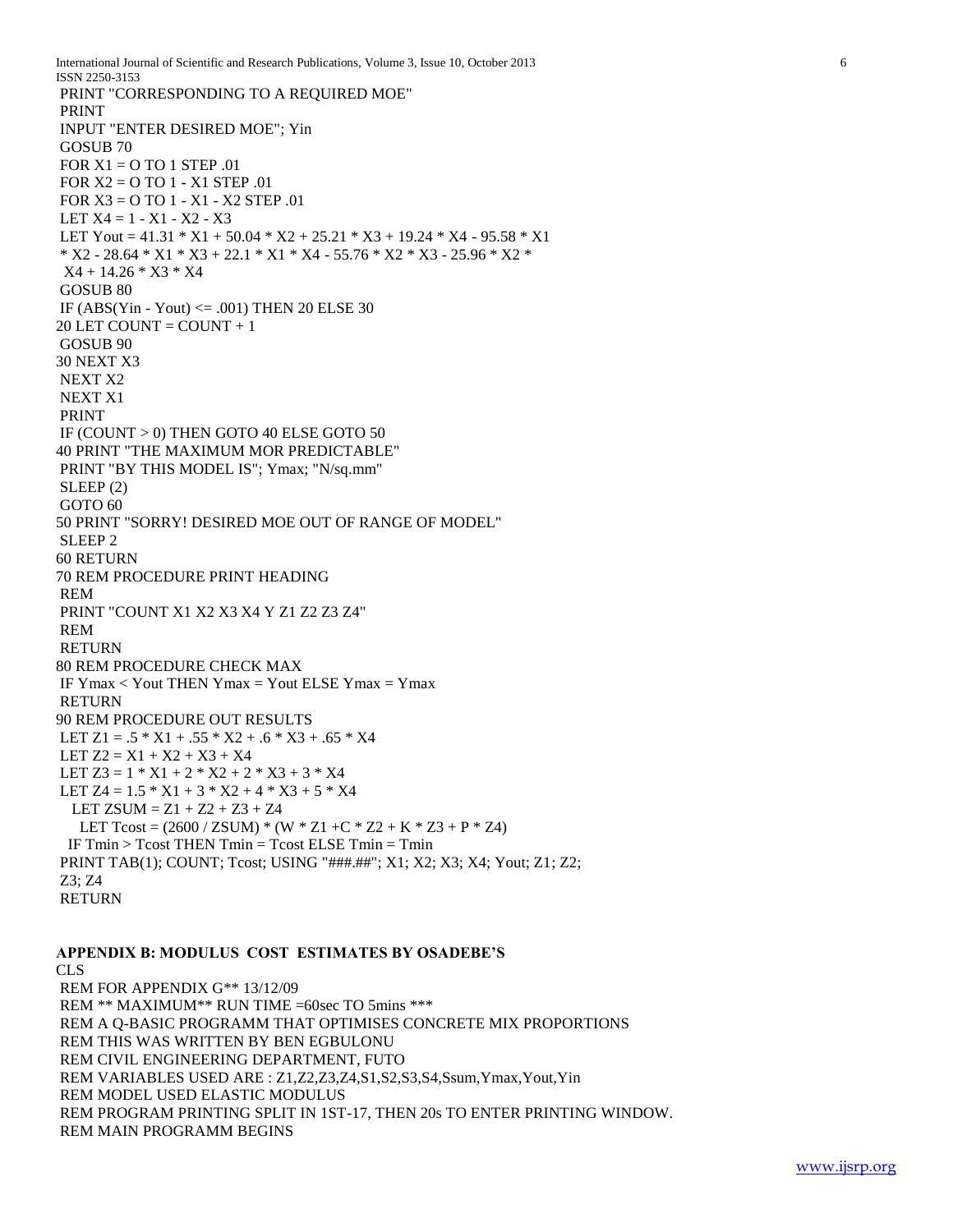```
International Journal of Scientific and Research Publications, Volume 3, Issue 10, October 2013 7
ISSN 2250-3153 
REM COST OF MATRIALS PER kg**C(cement)=32;K(sand)=3.2;P(agg)=6,w(water=1.2)
   PRINT "ENTER C = ; K = ; P = ; w = "; C; K; P; w; INPUT C, K, P, w
    REM WHEN MIX IS GIVEN G=1 0R G=2 IF E IS GIVEN
    PRINT "DEFINE WHAT IS GIVEN AS G="; G;
    INPUT G
   IF G = 1 THEN ELSE GOTO 5
    REM MIX GIVEN AS ACTUAL MIX RATIOS, S1.S2.S3.S4.
    PRINT "ENTER VALUE OF W/C=S1"; S1
    INPUT S1
    PRINT "ENTER VALUE OF CEMENT=S2"; S2
    INPUT S2
    PRINT "ENTER VALUE OF SAND=S3"; S3
    INPUT S3
    PRINT "ENTER VALUE OF AGG=S4"; S4
    INPUT S4
   LET Ssum = S1 + S2 + S3 + S4 REM CALCULATING FRACTIONAL PARTS
   LET Z_1 = S_1 / Ssum: Z_2 = S_2 / Ssum: Z_3 = S_3 / Ssum: Z_4 = S_4 / Ssum REM ****** CEFFICIENTS OS REGRESSION *******
   A1 = 5351667.64\text{#}: A2 = 888151.9142999999\text{#}: A3 = 1835.219102\text{#} A4 = 2392.479301#: A5 = -10609392.05#: A6 = -5791804.077#
   A7 = -5620199.635#: A8 = -699734.4294#: A9 = -786415.528#
   A10 = 12085.08274# REM CALCULATING ACTUAL MODULUS OF ELASTICITY
   LET MOE = A1 * Z1 + A2 * Z2 + A3 * Z3 + A4 * Z4 + A5 * Z1 * Z2 + A6 *
   Z1 * Z3 + A7 * Z1 * Z4 + A8 * Z2 * Z3 + A9 * Z2 * Z4 + A10 * Z3 * Z4 REM PRINT VALUE OF MOE
    PRINT "VALUE OF MOE="; MOE; "S1"; S1; "S2"; S2; "S3"; S3; "S4"; S4; 
    "Z1"; Z1; "Z2"; Z2; "Z3"; Z3; "Z4"; Z4
    GOTO 7
5 LET COUNT = 0CLS
GOSUB 10
7 END
REM END OF MAIN PROGRAMM
10 REM PROCEDURE BEGINS
LET Ymax = 0
PRINT
PRINT
REM A COMPUTER MODEL FOR COMPUTING CONCRETE MIX PROPORTIONS
PRINT "CORRESPONDING TO A REQUIRED MODULUS OF ELASTICITY"
PRINT
INPUT "ENTER DESIRED MODULUS OF ELASTICITY"; Yin
GOSUB 70
FOR Z1 = O.035 TO .25 STEP .001
FOR Z2 = .07 TO .28 STEP .001
FOR Z3 = .22 TO .35 STEP .001
LET Z4 = 1 - Z1 - Z2 - Z3REM ****** CEFFICIENTS OS REGRESSION *******
   A1 = 5351667.64\text{#}: A2 = 888151.9142999999\text{#}: A3 = 1835.219102\text{#}A4 = 2392.479301\text{#}: A5 = -10609392.05\text{#}: A6 = -5791804.077\text{#}A7 = -5620199.635#: A8 = -699734.4294#: A9 = -786415.528#
   A10 = 12085.08274#LET Yout = A1 * Z1 + A2 * Z2 + A3 * Z3 + A4 * Z4 + A5 * Z1 * Z2 + A6 * Z1 * Z3 + A7 * Z1 * Z4 + A8 * Z2 * Z3 + A9 * Z2 * 
Z4 + A10 * Z3 * Z4IF ABS(Yin - Yout) \leq 0.01 THEN 20 ELSE GOTO 30
20 LET COUNT = COUNT + 1
GOSUB 90
```